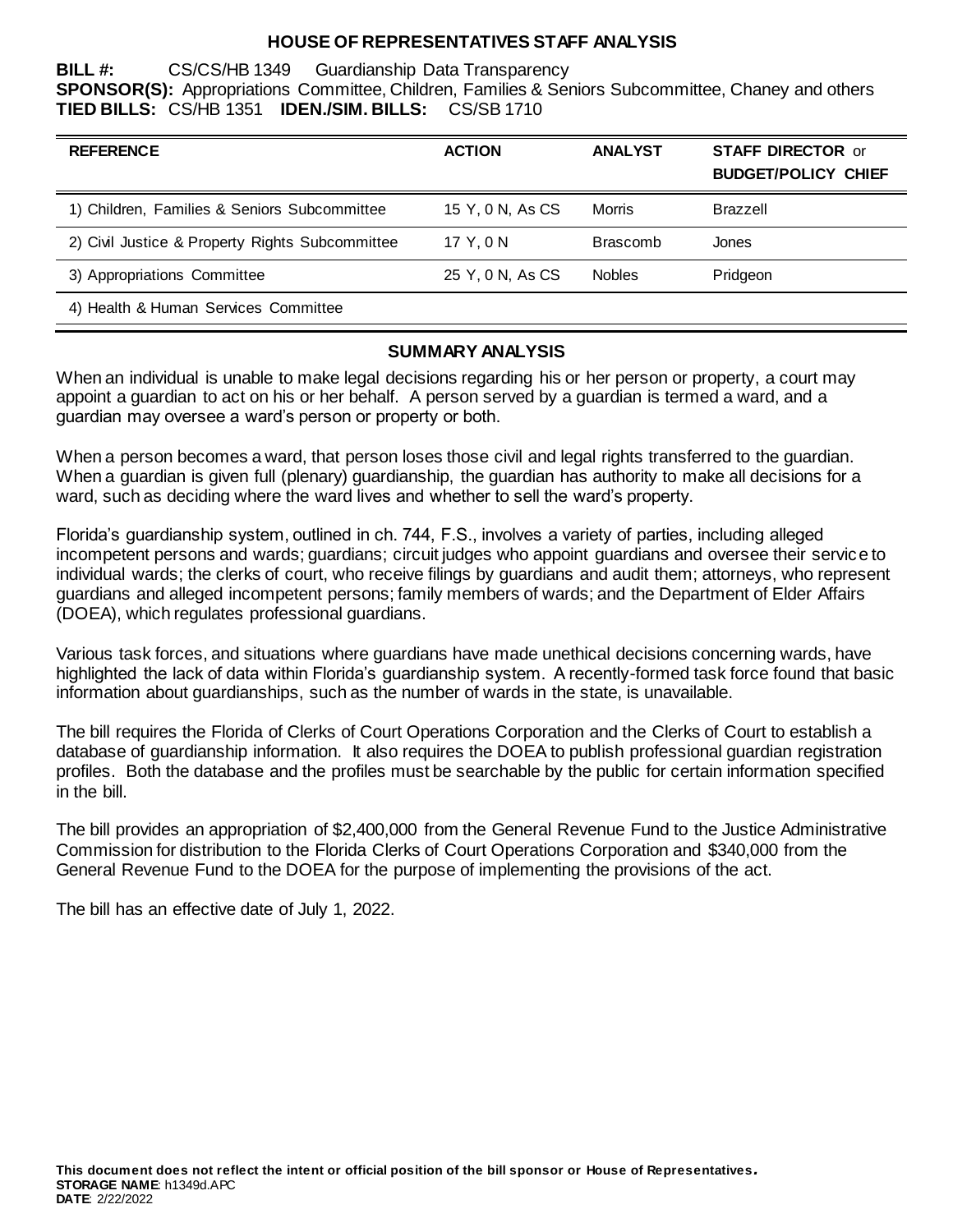## **FULL ANALYSIS**

#### **I. SUBSTANTIVE ANALYSIS**

#### A. EFFECT OF PROPOSED CHANGES:

## **Background**

#### **Guardianship**

When an individual is unable to make legal decisions regarding his or her person or property, a court may appoint a guardian to act on his or her behalf.<sup>1</sup> Adjudicating a person totally incapacitated and in need of a guardian deprives a person of his or her civil and legal rights; <sup>2</sup> accordingly, the Legislature has recognized that the least restrictive form of guardianship should be used to ensure the most appropriate level of care and the protection of such person's rights.<sup>3</sup>

The process to determine an individual's incapacity and the subsequent appointment of a guardian begins with a verified petition detailing the factual information supporting the reasons the petitioner believes the individual to be incapacitated, including the rights the alleged incapacitated person (AIP) is incapable of exercising.<sup>4</sup> Once a person has been adjudicated incapacitated, such a person becomes a "ward," the court appoints a guardian, and letters of guardianship are issued.<sup>5</sup> The order appointing a guardian must be consistent with the ward's welfare and safety, must be the least restrictive appropriate alternative, and must reserve to the ward the right to make decisions in all matters commensurate with his or her ability to do so.<sup>6</sup>

#### Relationship Between Guardian and Ward

The relationship between a guardian and his or her ward is a fiduciary relationship,<sup>7</sup> meaning that the guardian is under a duty to act for or to give advice for the benefit of the ward upon matters within the scope of the relationship.<sup>8</sup> The guardian, as fiduciary, must:

- Act within the scope of the authority granted by the court and as provided by law;
- Act in good faith;
- Not act in a manner contrary to the ward's best interests under the circumstances; and
- Use any special skills or expertise the guardian possesses when acting on behalf of the ward.<sup>9</sup>

Additionally, s. 744.446, F.S., states that the fiduciary relationship between the guardian and the ward may not be used for the private gain of the guardian (other than the remuneration for fees and expenses provided by law). As such, the guardian must act in the best interest of the ward and carry out his or her responsibilities in an informed and considered manner. If a guardian breaches his or her fiduciary duty to the ward, a court may intervene.<sup>10</sup>

A guardian can either be "limited" or "plenary."<sup>11</sup> A limited guardian is appointed by the court to exercise the legal rights and powers specifically designated by the court after the court has found that the ward lacks the capacity to do some, but not all, of the tasks necessary to care for his or her person or property, or after the person has voluntarily petitioned for appointment of a limited guardian.<sup>12</sup> A plenary guardian is appointed by the court to exercise all delegable legal rights and powers of the ward after

l

<sup>1</sup> S. 744.102(9), F.S.

<sup>2</sup> S. 744.101(1), F.S.

<sup>3</sup> S. 744.101(2), F.S

<sup>4</sup> S. 744.3201, F.S.

<sup>5</sup> Ss. 744.3371-744.345, F.S.

<sup>6</sup> S. 744.2005, F.S.

<sup>7</sup> *Lawrence v. Norris,* 563 So. 2d 195, 197 (Fla. 1st DCA 1990); s. 744.361(1), F.S.

<sup>8</sup> *Doe v. Evans,* 814 So. 2d 370, 374 (Fla. 2002).

<sup>9</sup> S. 744.361(1), F.S.

<sup>10</sup> S. 744.446(4), F.S. <sup>11</sup> S. 744.102(9), F.S.

 $12$  *Id.* 

**STORAGE NAME**: h1349d.APC **PAGE: 2 DATE**: 2/22/2022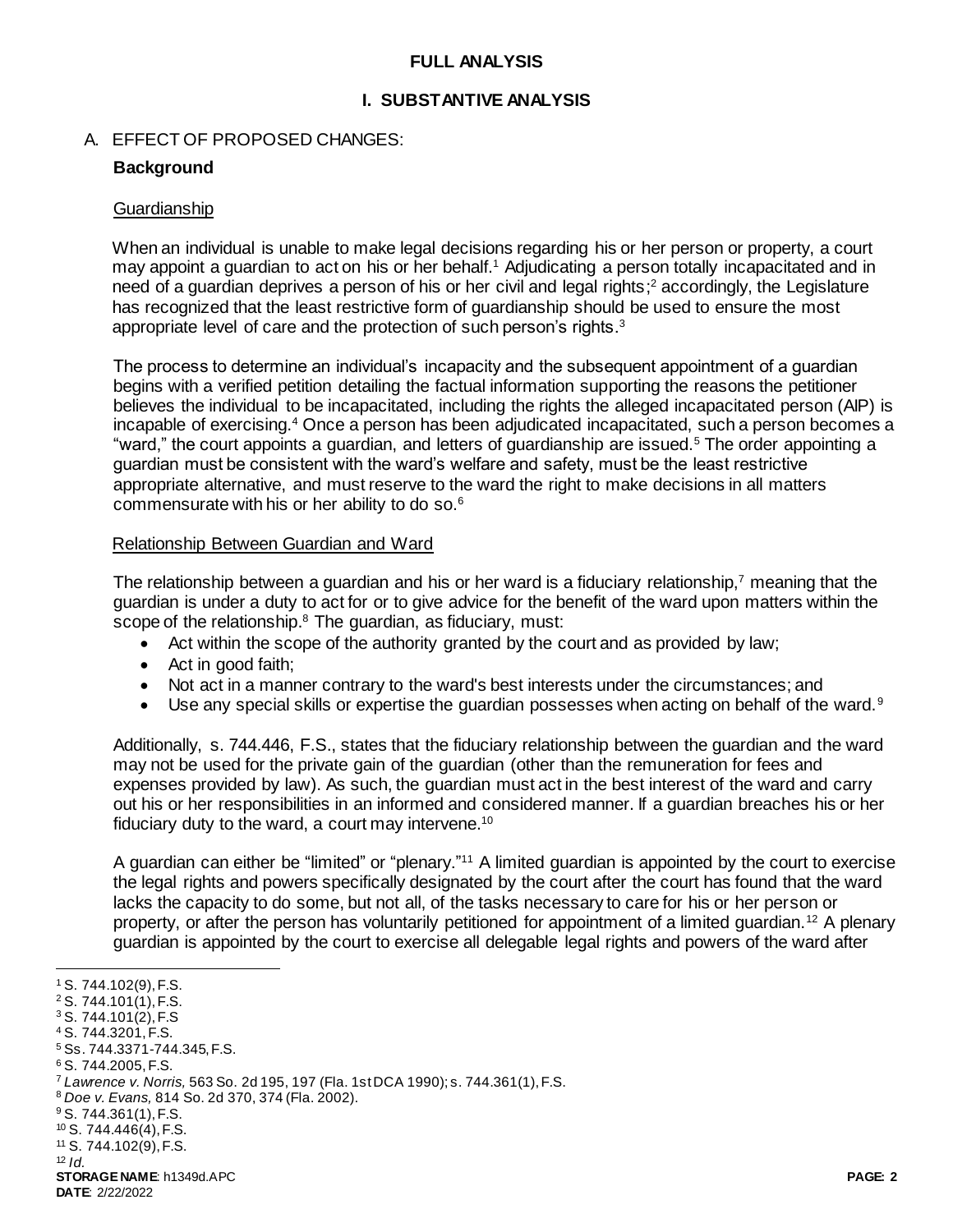the court has found that the ward lacks the capacity to perform all of the tasks necessary to care for his or her person or property.<sup>13</sup>

## Appointment of a Guardian

In Florida, the circuit court appoints a guardian to a ward. The following may be appointed guardian of a ward:

- Any resident of Florida who is 18 years of age or older and has full legal rights and capacity;
- A nonresident, if he or she is related to the ward by blood, marriage, or adoption;
- A trust company, a state banking corporation, or state savings association authorized and qualified to exercise fiduciary powers in this state, or a national banking association or federal savings and loan association authorized and qualified to exercise fiduciary powers in Florida;
- A nonprofit corporation organized for religious or charitable purposes and existing under the laws of Florida;
- A judge who is related to the ward by blood, marriage, or adoption, or has a close relationship with the ward or the ward's family, and serves without compensation;
- A provider of health care services to the ward, whether direct or indirect, when the court specifically finds that there is no conflict of interest with the ward's best interests; or
- A for-profit corporation that meets certain qualifications, including being wholly owned by the person who is the circuit's public guardian in the circuit where the corporate guardian is appointed.<sup>14</sup>

## Appointment of a Professional Guardian

A professional guardian is a guardian who has, at any time, rendered services to three or more wards as their guardian; however, a person serving as a guardian for two or more relatives is not considered a professional guardian. A public guardian is considered a professional guardian for purposes of regulation, education, and registration.<sup>15</sup>

In each case when a court appoints a professional guardian and does not use a rotation system for such appointment, the court must make specific findings of fact stating why the person was selected as guardian in the particular matter involved.<sup>16</sup> The findings must reference the following factors that must be considered by the court:

- Whether the guardian is related by blood or marriage to the ward;
- Whether the guardian has educational, professional, or business experience relevant to the nature of the services sought to be provided;
- Whether the guardian has the capacity to manage the financial resources involved;
- Whether the guardian has the ability to meet the requirements of the law and the unique needs of the individual case;
- The wishes expressed by an incapacitated person as to who shall be appointed guardian;
- The preference of a minor who is age 14 or over as to who should be appointed guardian;
- Any person designated as guardian in any will in which the ward is a beneficiary; and
- The wishes of the ward's next of kin, when the ward cannot express a preference.<sup>17</sup>

Additionally, current law prohibits the court from giving preference to the appointment of a person based solely on the fact that such person was appointed by the court to serve as an emergency temporary guardian.<sup>18</sup> When a professional guardian is appointed as an emergency temporary guardian, that professional guardian may not be appointed as the permanent guardian of a ward unless one of the next of kin of the alleged incapacitated person or the ward requests that the professional guardian be appointed as permanent guardian.<sup>19</sup> However, the court may waive this limitation if the

**STORAGE NAME**: h1349d.APC **PAGE: 3 DATE**: 2/22/2022  $13$  *Id.*  S. 744.309, F.S. S. 744.102(17), F.S S. 744.312(4)(a), F.S. S. 744.312(2)-(3), F.S. S. 744.312(5), F.S. S. 744.312(4)(b), F.S.

l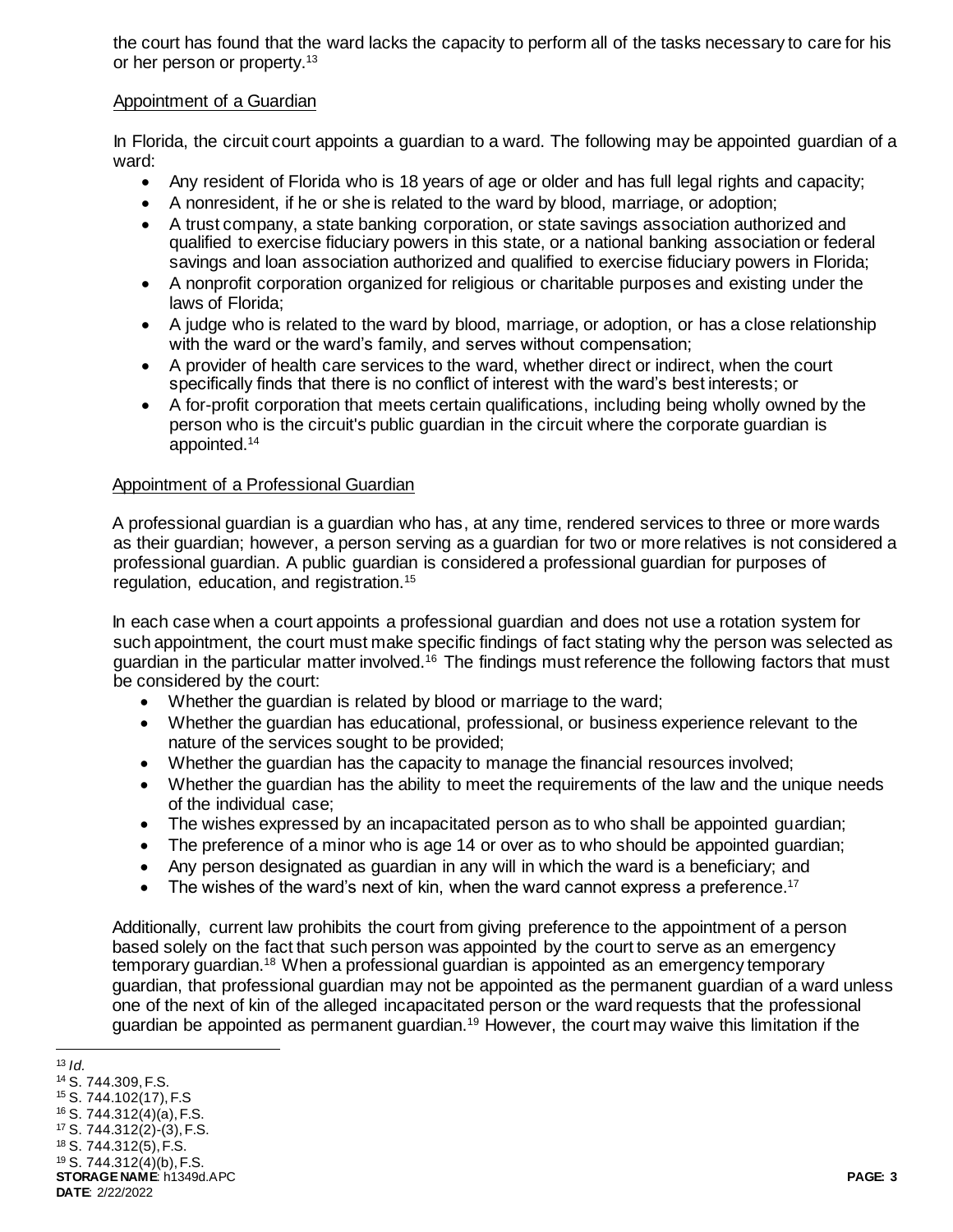special requirements of the guardianship demand that the court appoint a guardian because he or she has special talent or specific prior experience.<sup>20</sup>

The court may not appoint a professional guardian who is not registered by the Office of Public and Professional Guardians.<sup>21</sup> The following are disqualified from being appointed as a quardian:

- A person convicted of a felony;
- A person who is incapable of discharging the duties of a guardian due to incapacity or illness, or who is otherwise unsuitable to perform the duties of a guardian;
- A person who has been judicially determined to have committed abuse, abandonment, or neglect against a child;
- A person who has been found guilty of, regardless of adjudication, or entered a plea of nolo contendere or guilty to, any offense prohibited under s. 435.04, F.S.;
- A person who provides substantial services to the proposed ward in a professional or business capacity, or a creditor of the proposed ward, if such guardian retains that previous professional or business relationship (with exceptions); or
- A person who is in the employ of any person, agency, government, or corporation that provides service to the proposed ward in a professional or business capacity, unless that person is the spouse, adult child, parent, or sibling of the proposed ward or the court determines that the potential conflict of interest is insubstantial and that the appointment would clearly be in the proposed ward's best interest.<sup>22</sup>

A court may not appoint a guardian in any other circumstance in which a conflict of interest may occur.<sup>23</sup>

## Powers and Duties of the Guardian

The guardian of an incapacitated person may exercise only those rights removed from the ward and delegated to the guardian.<sup>24</sup> The guardian has a great deal of power when it comes to managing the ward's estate. Some of these powers require court approval before they may be exercised.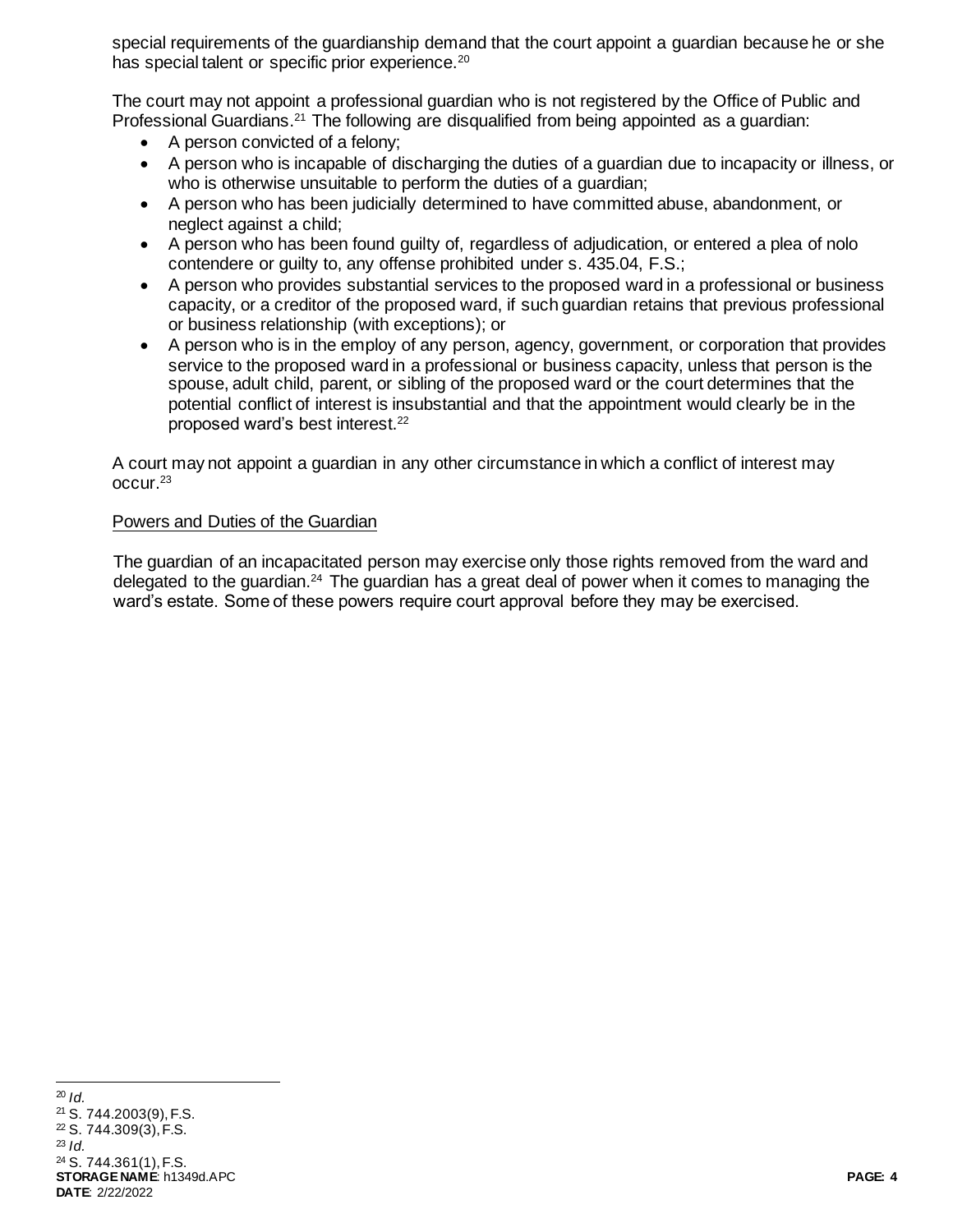| <b>Examples of Powers That May Be Exercised By a Guardian</b>                                                                                                                                                                                                                                                                                                                                                                                                                                                                                                                                                                                                                                                                                                                                                                                                                                                                           |                                                                                                                                                                                                                                                                                                                                                                                                                                                                                                                                                                                                                                                                                                                                                                                                                                                                                                                                                                          |  |  |
|-----------------------------------------------------------------------------------------------------------------------------------------------------------------------------------------------------------------------------------------------------------------------------------------------------------------------------------------------------------------------------------------------------------------------------------------------------------------------------------------------------------------------------------------------------------------------------------------------------------------------------------------------------------------------------------------------------------------------------------------------------------------------------------------------------------------------------------------------------------------------------------------------------------------------------------------|--------------------------------------------------------------------------------------------------------------------------------------------------------------------------------------------------------------------------------------------------------------------------------------------------------------------------------------------------------------------------------------------------------------------------------------------------------------------------------------------------------------------------------------------------------------------------------------------------------------------------------------------------------------------------------------------------------------------------------------------------------------------------------------------------------------------------------------------------------------------------------------------------------------------------------------------------------------------------|--|--|
| <b>With Court Approval<sup>25</sup></b>                                                                                                                                                                                                                                                                                                                                                                                                                                                                                                                                                                                                                                                                                                                                                                                                                                                                                                 | <b>Without Court Approval<sup>26</sup></b>                                                                                                                                                                                                                                                                                                                                                                                                                                                                                                                                                                                                                                                                                                                                                                                                                                                                                                                               |  |  |
| Enter into contracts that are appropriate for, and in<br>the best interest of, the ward.<br>Perform, compromise, or refuse performance of a<br>ward's existing contracts.<br>Alter the ward's property ownership interests,<br>including selling, mortgaging, or leasing any real<br>property (including the homestead), personal<br>property, or any interest therein.<br>Borrow money to be repaid from the property of the<br>ward or the ward's estate.<br>Renegotiate, extend, renew, or modify the terms of<br>any obligation owing to the ward.<br>Prosecute or defend claims or proceedings in any<br>jurisdiction for the protection of the estate.<br>Exercise an option contained in an insurance policy<br>payable to the ward.<br>Make gifts of the ward's property to members of the<br>ward's family in estate and income tax planning.<br>Pay reasonable funeral, interment, and grave marker<br>expenses for the ward. | Retain assets owned by the ward.<br>$\bullet$<br>Receive assets from fiduciaries or other sources.<br>Insure the assets of the estate against damage, loss, and<br>liability.<br>Pay taxes and assessments on the ward's property.<br>Pay reasonable living expenses for the ward, taking into<br>consideration the ward's current finances.<br>Pay incidental expenses in the administration of the estate.<br>$\bullet$<br>Prudently invest liquid assets belonging to the ward.<br>Sell or exercise stock subscription or conversion rights.<br>$\bullet$<br>Consent to the reorganization, consolidation, merger,<br>dissolution, or liquidation of a corporation or other business<br>enterprise of the ward.<br>Employ, pay, or reimburse persons, including attorneys,<br>auditors, investment advisers, care managers, or agents,<br>even if they are associated with the guardian, to advise or<br>assist the guardian in the performance of his or her duties. |  |  |

Florida law also imposes a number of duties on a guardian after the appointment to a ward in order to provide appropriate services to that ward. The guardian must:

- File an initial report within 60 days after the letters of quardianship are signed; $27$
- File an annual report with the court consisting of an annual accounting and/or an annual guardianship plan;
- Implement the guardianship plan;
- Consult with other quardians appointed, if any;
- Protect and preserve the property of the ward; invest it prudently, apply income first to the ward before the ward's dependents, and account for it faithfully;
- Observe the standards in dealing with the guardianship property that would be observed by a prudent person dealing with the property of another; and
- If authorized by the court, take possession of all of the ward's property and of the rents, income, issues, and profits from it, whether accruing before or after the guardian's appointment, and of the proceeds arising from the sale, lease, or mortgage of the property or of any part thereof.<sup>28</sup>

#### Conflict of Interest

Unless the court gives prior approval, or such relationship existed prior to the appointment of the guardian and is disclosed to the court in the petition for appointment of a guardian, a guardian may not:

- Have any interest, financial or otherwise, direct or indirect, in any business transaction or activity with the ward, the judge presiding over the case, any member of the appointed examining committee, any court employee involved in the guardianship process, or the attorney for the ward;
- Acquire an ownership, possessory, security, or other monetary interest adverse to the ward;
- Be designated as a beneficiary on any life insurance policy, pension, or benefit plan of the ward unless such designation was made by the ward prior to adjudication of incapacity; or
- Directly or indirectly purchase, rent, lease, or sell any property or services from or to any business entity in which the guardian, or the guardian's spouse or family, is an officer, partner, director, shareholder, or proprietor, or has any financial interest.<sup>29</sup>

**STORAGE NAME**: h1349d.APC **PAGE: 5 DATE**: 2/22/2022 l <sup>25</sup> S. 744.441, F.S. <sup>26</sup> *Id.* <sup>27</sup> S. 744.362(1), F.S. <sup>28</sup> S. 344.361. F.S. <sup>29</sup> S. 744.446, F.S.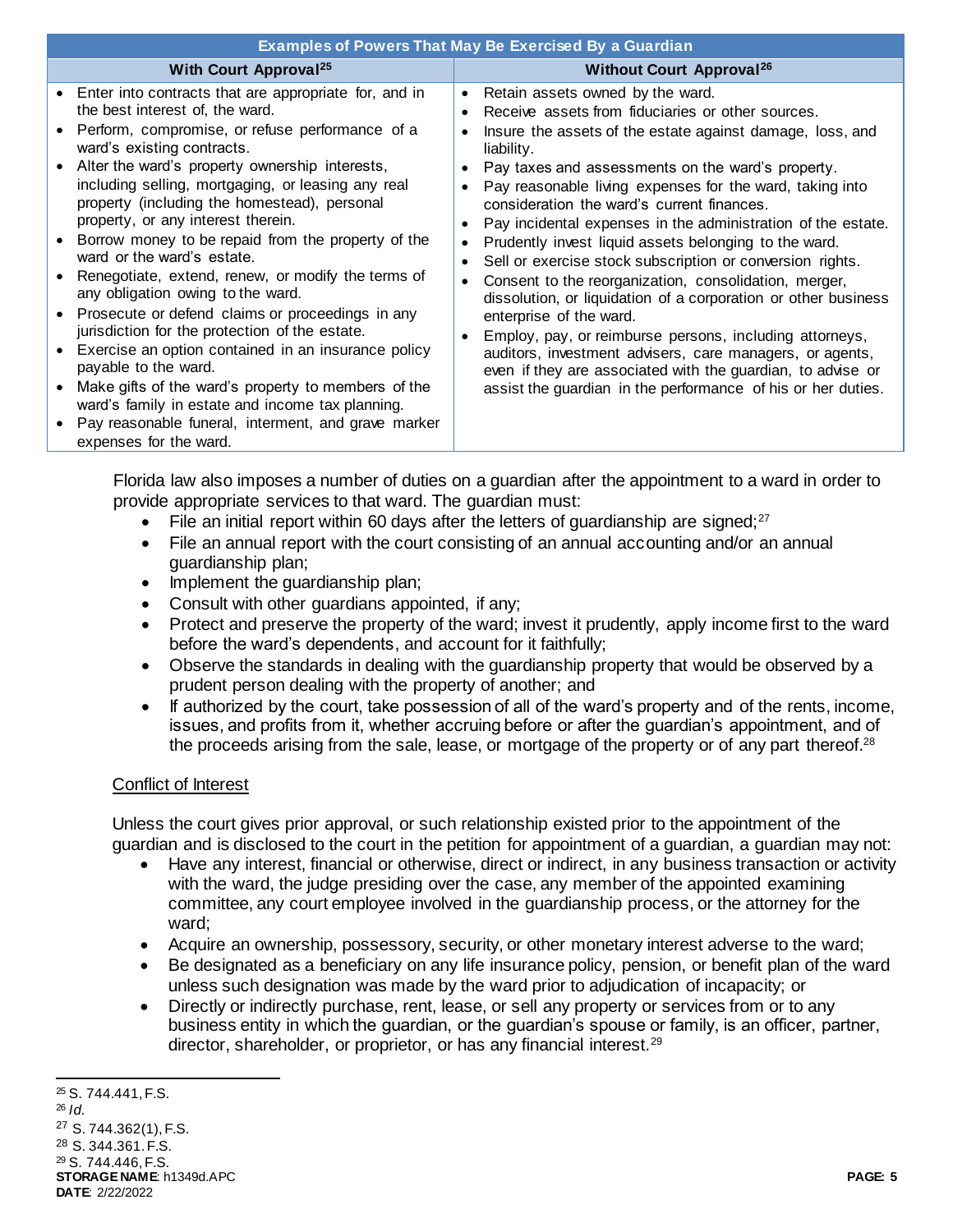A guardian with such conflict of interest is subject to removal from the quardianship. $30$ 

## Office of Public and Professional Guardians

While the court appoints guardians to wards, the Department of Elder Affairs (DOEA) regulates professional guardians to ensure that they receive required training and comply with standards of practice.

In 1999, the Legislature created the "Public Guardianship Act" and established the Statewide Public Guardianship Office (SPGO) within DOEA.<sup>31</sup> In 2016, the Legislature renamed the Statewide Public Guardianship Office within the DOEA as the Office of Public and Professional Guardians (OPPG) and required OPPG to regulate professional guardians. The OPPG appoints local public guardian offices to provide guardianship services to people who have neither adequate income nor assets to afford a private guardian, nor any willing family or friend to serve as such.

There are 17 public guardian offices that serve all 67 Florida counties.<sup>32</sup> In fiscal year 2018-2019, the public guardian offices served 3,816 wards.<sup>33</sup> Currently, there are more than 550 professional guardians registered with the Office of Public and Professional Guardians within the Department of Elder Affairs.<sup>34</sup>

The executive director of the OPPG is responsible for the oversight of all public and professional guardians.<sup>35</sup> The executive director's oversight responsibilities for professional guardians include but are not limited to:

- Establishing standards of practice for public and professional guardians;
- Reviewing and approving the standards and criteria for the education, registration, and certification of public and professional guardians;
- Developing a guardianship training program curriculum that may be offered to all guardians;
- Developing and implementing a monitoring tool to use for periodic monitoring activities of professional guardians; however, this monitoring tool may not include a financial audit as required to be performed by the clerk of the circuit court under s. 744.368, F.S.;
- Developing procedures for the review of an allegation that a professional guardian has violated an applicable statute, fiduciary duty, standard of practice, rule, regulation, or other requirement governing the conduct of professional guardians; and
- Establishing disciplinary proceedings, conducting hearings, and taking administrative action under ch. 120, F.S.

OPPG has no role in the appointment of a guardian to an individual ward, nor in removing a guardian from service to any ward; such decisions belong to the court. Neither does OPPG maintain any data on the wards served by guardians.

## Guardian Compensation

The guardian, or an attorney who has rendered services to the ward or to the guardian on the ward's behalf,<sup>36</sup> is entitled to a reasonable fee for services rendered and reimbursement for costs incurred on behalf of the assets of the guardianship estate unless the court finds the requested compensation to be substantially unreasonable.<sup>37</sup> Before the fees may be paid, a petition for fees or expenses must be filed

<sup>33</sup> *Id.*

l <sup>30</sup> *Id.*

<sup>31</sup> S. 744.701, F.S. (1999).

<sup>32</sup> Florida Department of Elder Affairs, 2020 Summary of Programs and Services, *available at* https://elderaffairs.org/wpcontent/uploads/2020\_SOPS\_C.pdf (last visited Jan. 21, 2022).

<sup>34</sup> Office of Public and Professional Guardians, Department of Elder Affairs, [https://elderaffairs.org/programs-services/office-of-public](https://elderaffairs.org/programs-services/office-of-public-professional-guardians-oppg/)[professional-guardians-oppg/](https://elderaffairs.org/programs-services/office-of-public-professional-guardians-oppg/)(last visited Jan. 28, 2022).

 $35 S. 744.2001(2)(a)$ , F.S.

<sup>&</sup>lt;sup>36</sup> Fees for legal services may include customary and reasonable charges for work performed by legal assistants employed by and working under the direction of the attorney. S. 744.108(4), F.S.

**STORAGE NAME**: h1349d.APC **PAGE: 6** <sup>37</sup> S. 744.108(1), (8), F.S.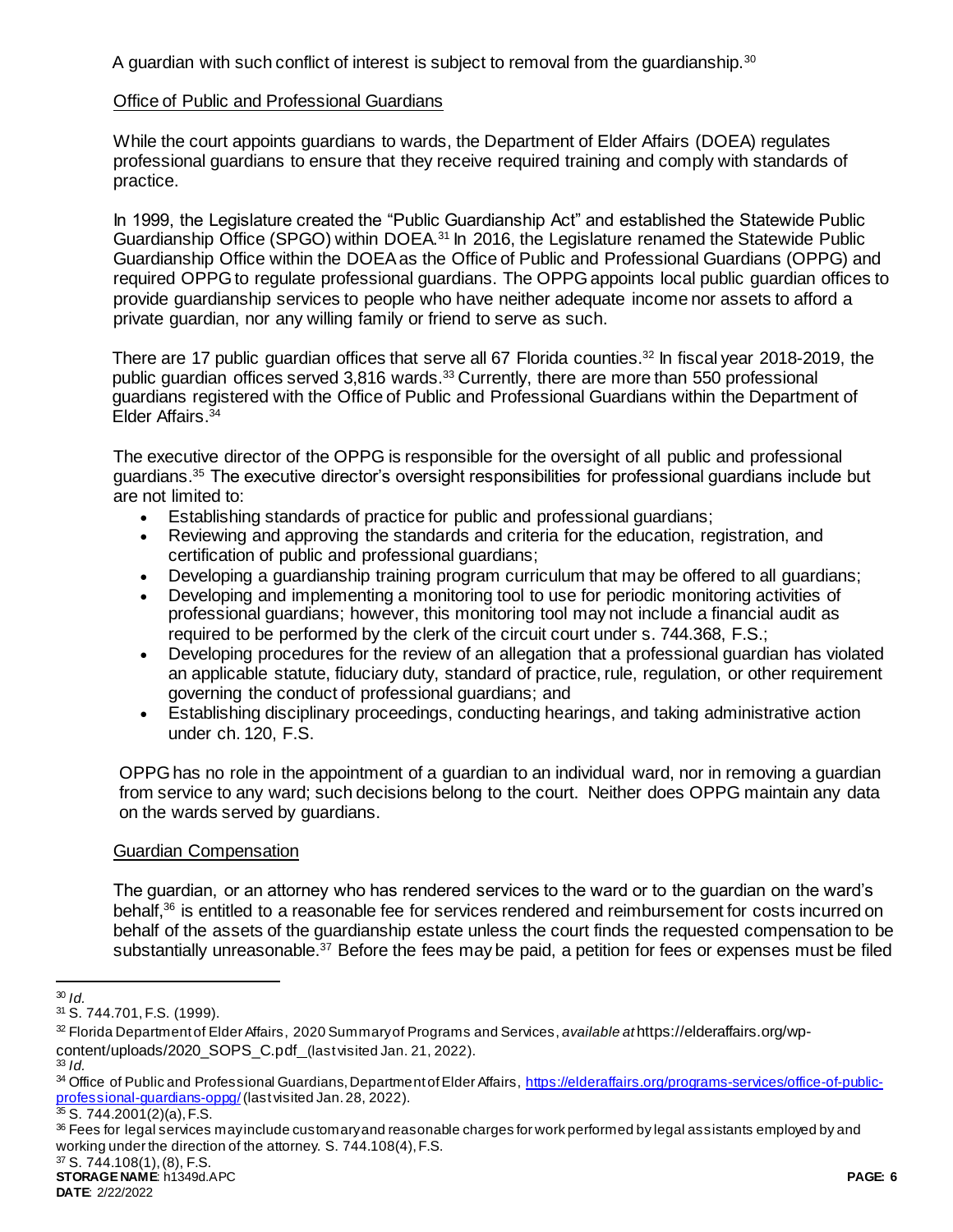with the court and accompanied by an itemized description of the services performed for the fees and expenses sought to be recovered.<sup>38</sup> When fees for a guardian or an attorney are submitted to the court for determination, the court shall consider:

- The time and labor required;
- The novelty and difficulty of the questions involved and the skill required to perform the services properly;
- The likelihood that the acceptance of the particular employment will preclude other employment of the person;
- The fee customarily charged in the locality for similar services;
- The nature and value of the incapacitated person's property, the amount of income earned by the estate, and the responsibilities and potential liabilities assumed by the person;
- The results obtained;
- The time limits imposed by the circumstances;
- The nature and length of the relationship with the incapacitated person; and
- $\bullet$  The experience, reputation, diligence, and ability of the person performing the service.<sup>39</sup>

#### Guardian Investigations

In July 2019, Steven Stryker, a ward appointed to professional guardian Rebecca Fierle,<sup>40</sup> died in a Tampa hospital after choking on food.<sup>41</sup> Hospital staff could not perform lifesaving procedures on him due to a Do Not Resuscitate Order (DNRO) executed by Fierle.<sup>42</sup>

It was also reported that Fierle had billed AdventHealth, an Orlando area hospital, approximately \$4 million for services rendered to wards<sup>43</sup> and developed conflicts of interest with members of appointed examining committees used to determine incapacity of a person.<sup>44</sup>

The Clerk of the Circuit Court and Comptroller of Okaloosa County (Clerk)<sup>45</sup> investigated complaints filed against Fierle with the OPPG. The Clerk found Fierle had executed a DNRO against Stryker's wishes, violating the standards of practice established by the OPPG.<sup>46</sup> The Clerk reported that Fierle kept a DNRO in place after a psychiatrist examined Stryker while he was admitted to St. Joseph's Hospital and determined Stryker had the ability to decide that he wanted to live and stated that Stryker wanted to be resuscitated.

The Orange County Comptroller also investigated Fierle's guardianships.<sup>47</sup> The Comptroller found Fierle had submitted over 6,000 invoices and charges of at least \$3.9M to AdventHealth for payments between January 2009 and June 2019.<sup>48</sup> The payments were made on behalf of 682 patients. The Comptroller also found that in some cases Fierle had billed both AdventHealth and the wards for identical fees and services. Additionally, the Comptroller identified conflicts of interest, including several

 $\overline{a}$ 

<sup>38</sup> S. 744.108(5), (7), F.S.

<sup>39</sup> S. 744.108(2), F.S.

<sup>40</sup> The Orlando Sentinel, *Florida's Troubled Guardian Program,* <https://www.orlandosentinel.com/news/florida/guardians/> (last visited Jan. 28, 2022).

<sup>41</sup> Adrianna Iwasinski, *Orange commissioners approve new position to help monitor guardianship cases,* Click Orlando (Oct. 22, 2019), <https://www.clickorlando.com/news/2019/10/23/orange-commissioners-approve-new-position-to-help-monitor-guardianship-cases/>(last visited Jan. 28, 2022).

<sup>42</sup> *Id.*

<sup>43</sup> *New audit shows AdventHealth paid embattled guardian Rebecca Fierle nearly \$4 million*, ABC Action News WFTS, [https://www.abcactionnews.com/news/local-news/i-team-investigates/new-audit-shows-adventhealth-paid-embattled-guardian-rebecca](https://www.abcactionnews.com/news/local-news/i-team-investigates/new-audit-shows-adventhealth-paid-embattled-guardian-rebecca-fierle-nearly-4-million)[fierle-nearly-4-million](https://www.abcactionnews.com/news/local-news/i-team-investigates/new-audit-shows-adventhealth-paid-embattled-guardian-rebecca-fierle-nearly-4-million) (last visited Jan. 28, 2022).

<sup>44</sup> Monivette Cordeiro, *Florida's troubled guardianship system riddled with conflicts of interest, critics claim | Special Report,* Orlando Sentinel (Aug. 14, 2019), https://www.orlandosentinel.com/news/florida/guardians/os-ne-quardianship-examining-committee-conflicts-[20190814-osbekpwlnfezneolyxttvzmrhy-story.html](https://www.orlandosentinel.com/news/florida/guardians/os-ne-guardianship-examining-committee-conflicts-20190814-osbekpwlnfezneolyxttvzmrhy-story.html) (last visited Jan. 28, 2022).

<sup>45</sup> J.D. Peacock II, Clerk of the Circuit Court and Comptroller Okaloosa County, Florida, *OPPG Investigation Case Number 19-064* (July 9, 2019).

<sup>46</sup> *Id.*

<sup>47</sup> Orange County Comptroller, *Report No. 479 – Investigation of Payments Made to Professional Guardian – Rebecca Fierle by AdventHealth*.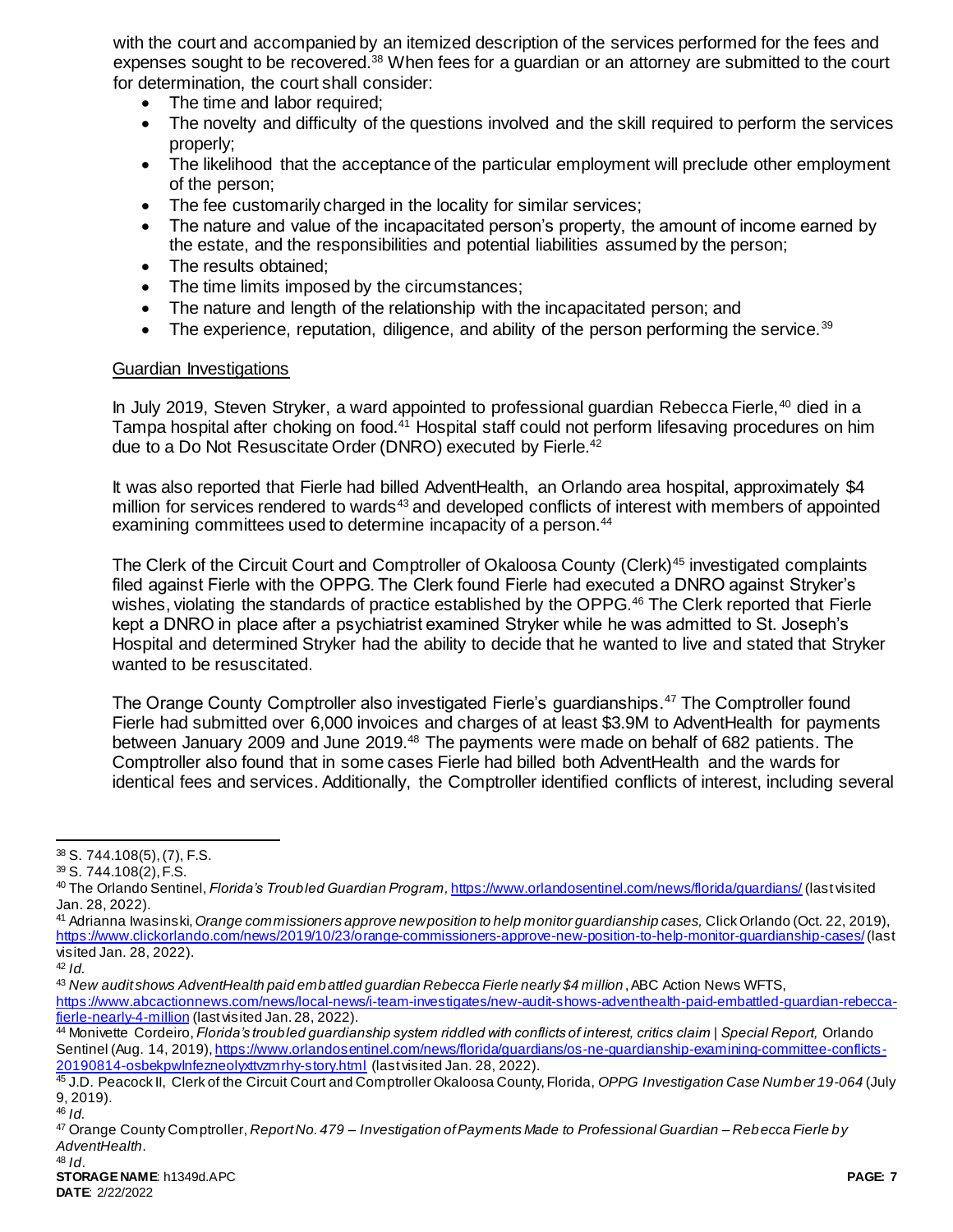situations in which Fierle had previous relationships with wards to whom she was appointed guardian and did not disclose these relationships in the petitions for appointment of a guardian.

An Orange County judge removed Fierle from nearly 100 cases to which she had been appointed. In a letter to the OPPG, Fierle resigned from all appointed guardianship cases (approximately 450 in 13 counties) in July, 2019.<sup>49</sup> A judge was reported, during a hearing on Fierle, to have stated that she had been unaware of the total number of wards being served by Fierle.<sup>50</sup>

#### Data regarding Guardianship in Florida

Several task forces have highlighted the challenge of serving wards without available data, regionally and statewide.

For instance, the 2014 Restoration of Capacity Study and Work Group Report stated:

"There is little uniform data collected on guardianships in Florida. The Office of the State Courts Administrator reports at the state level only the number of guardianships filed in a given year and the dispositions of those cases. The state does not keep a record of the total number of persons under guardianship, whether the guardianship is plenary or partial, the nature of the disability of the person under guardianship, or a host of other data crucial to making informed decisions about systems change. Additionally, there is neither central reporting of the number of Suggestions of Capacity filed nor restoration outcomes in general."<sup>51</sup>

A 2022 report by a task force convened by the Florida Court Clerks and Comptrollers Association including stakeholders representing a variety of perspectives, including wards, guardians, attorneys, legislators, courts, and clerks of courts, recommended the creation of a statewide data collection system for all guardianship cases. The task force found that Florida has little state-wide formalized guardianship case data collection or sharing processes in place, and that much of the needed information exists in the 67 separate Florida county clerks of courts' case maintenance systems.

According to the task force report, the purpose for creating a statewide data collection system for all guardianship cases would be to provide meaningful and objective data for improvements to the guardianship system, while increasing the public trust with the transparency of non-confidential information. The task force report also recommended that judicial circuits collect and report a variety of data, such as the existence of advance directives, powers of attorney, health care surrogate designations, and other similar legal documents; and guardianship case information and changes.<sup>52</sup>

## **Effect of the Bill**

The bill requires the Florida of Clerks of Court Operations Corporation and the Clerks of Court to establish a statewide database of guardianship information. The database must be interoperable with the data systems of each circuit court, enabling each circuit court to easily access the data for regular use in judicial proceedings.

The bill specifies minimum requirements for the database, including:

• Professional guardian registration and disciplinary data provided by the OPPG;

**STORAGE NAME**: h1349d.APC **PAGE: 8** https://guardianshiptf.wpengine.com/wp-content/uploads/2022/01/GITFReport-Jan2022.pdf.

l

<sup>49</sup> Greg Angel, *Embattled Guardian Resigns From Cases Statewide; Criminal Investigation Continues,* Spectrum News 13 (July 29, 2019)[, https://www.mynews13.com/fl/orlando/crime/2019/07/29/embattled-guardian-resigns-from-cases-statewide](https://www.mynews13.com/fl/orlando/crime/2019/07/29/embattled-guardian-resigns-from-cases-statewide) (last visited Jan. 28, 2022).

<sup>50</sup> Greg Angel, *Watchdog: Judge Dismisses Embattled Guardian's Appeal to Reverse Court Order,* Spectrum News 13 (Nov. 19, 2019) <https://www.mynews13.com/fl/orlando/news/2019/11/19/watchdog-fierle-appeal-to-reverse-court-order-dismissed> (last visited Jan. 28, 2022).

<sup>51</sup> Florida Developmental Disabilities Council, *Restoration of Capacity Study and Work Group Report,* Feb. 28, 2014, https://www.flcourts.org/content/download/404570/file/Restoration-of-Capacity-Study-and-Work-Group-Report-2014.pdf <sup>52</sup> Florida Clerks of Court and Comptrollers, *Guardianship Improvement Task Force Final Report,* Jan. 2022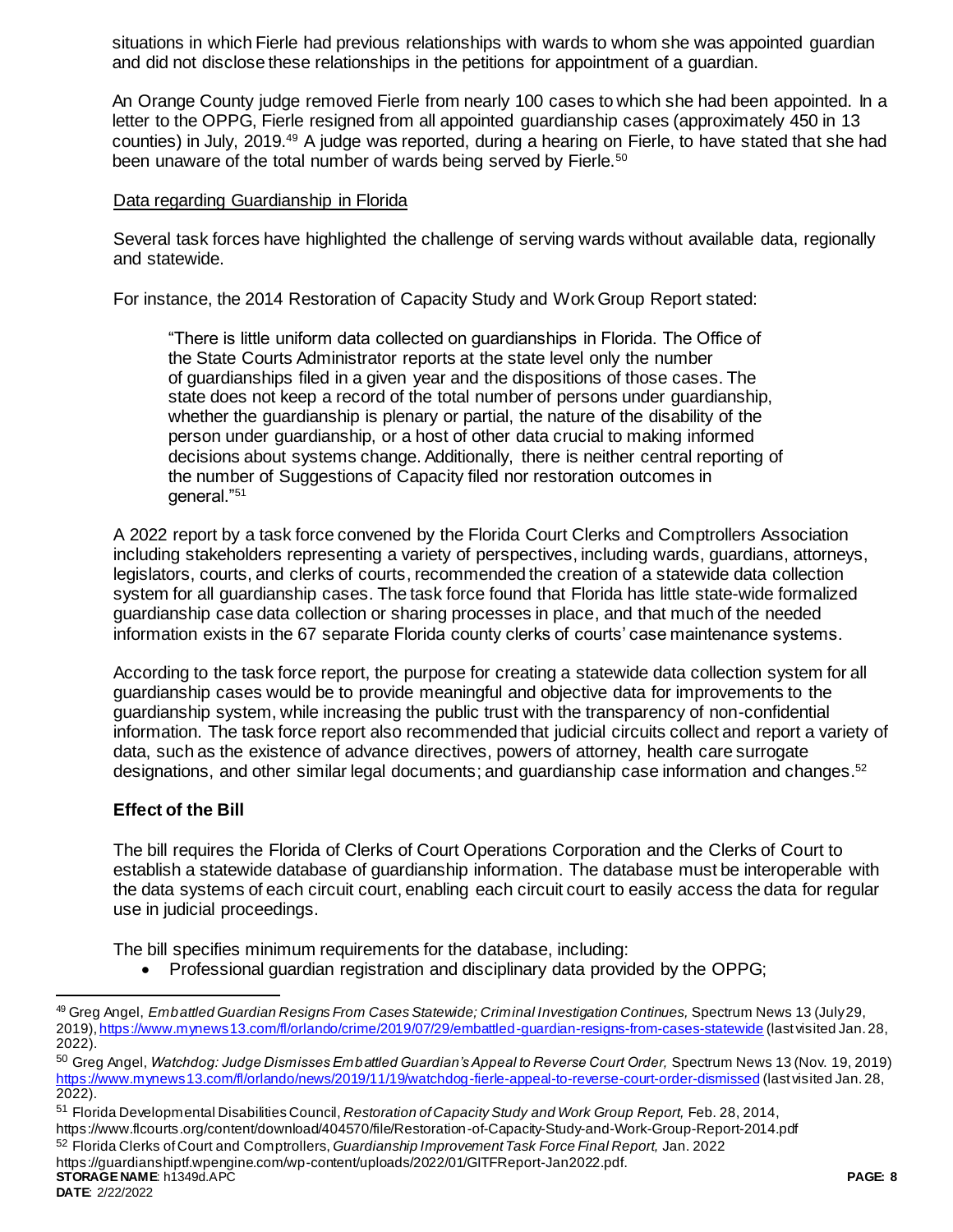- Information on the status of quardian compliance with the statutory qualifications for guardianship; and
- The status of statutorily-required reports and submissions.

The database must be searchable by, at a minimum, the following categories:

- Petitioner:
- Ward:
- Ward demographic information;
- Guardian and guardian location;
- Counsel:
- Other parties to each case;
- Judge; and
- Circuit.

Additionally, the database must allow users to generate statewide and circuit-level statistical data that the courts and the Department of Elder Affairs may need. The bill requires the OPPG to share professional guardian registration and disciplinary data for use in the database. The OPPG must also publish on its website professional guardian registration profiles that are searchable by the public and that include, at a minimum:

- Information submitted under s. 744.2002, F.S.;
- Whether any complaints against the professional guardian have been substantiated; and
- Any disciplinary actions taken by the department.

The bill provides an effective date of July 1, 2022.

# B. SECTION DIRECTORY:

**Section 1:** Creates s. 744.2112, F.S., relating to guardianship data collection and transparency.

- **Section 2:** Provides an appropriation to the Justice Administrative Commission.
- **Section 3:** Provides an appropriation to the Department of Elder Affairs.

**Section 4: Provides an effective date.** 

# **II. FISCAL ANALYSIS & ECONOMIC IMPACT STATEMENT**

- A. FISCAL IMPACT ON STATE GOVERNMENT:
	- 1. Revenues:

None.

2. Expenditures:

The bill provides an appropriation of \$2,400,000 to the Clerks of Court to establish a new statewide database of guardianship information.

The bill provides an appropriation of \$300,000 in nonrecurring funds and \$40,000 in recurring funds to DOEA for establishing connections with the new database and for technology allowing searches of guardian profiles.

- B. FISCAL IMPACT ON LOCAL GOVERNMENTS:
	- 1. Revenues:

None.